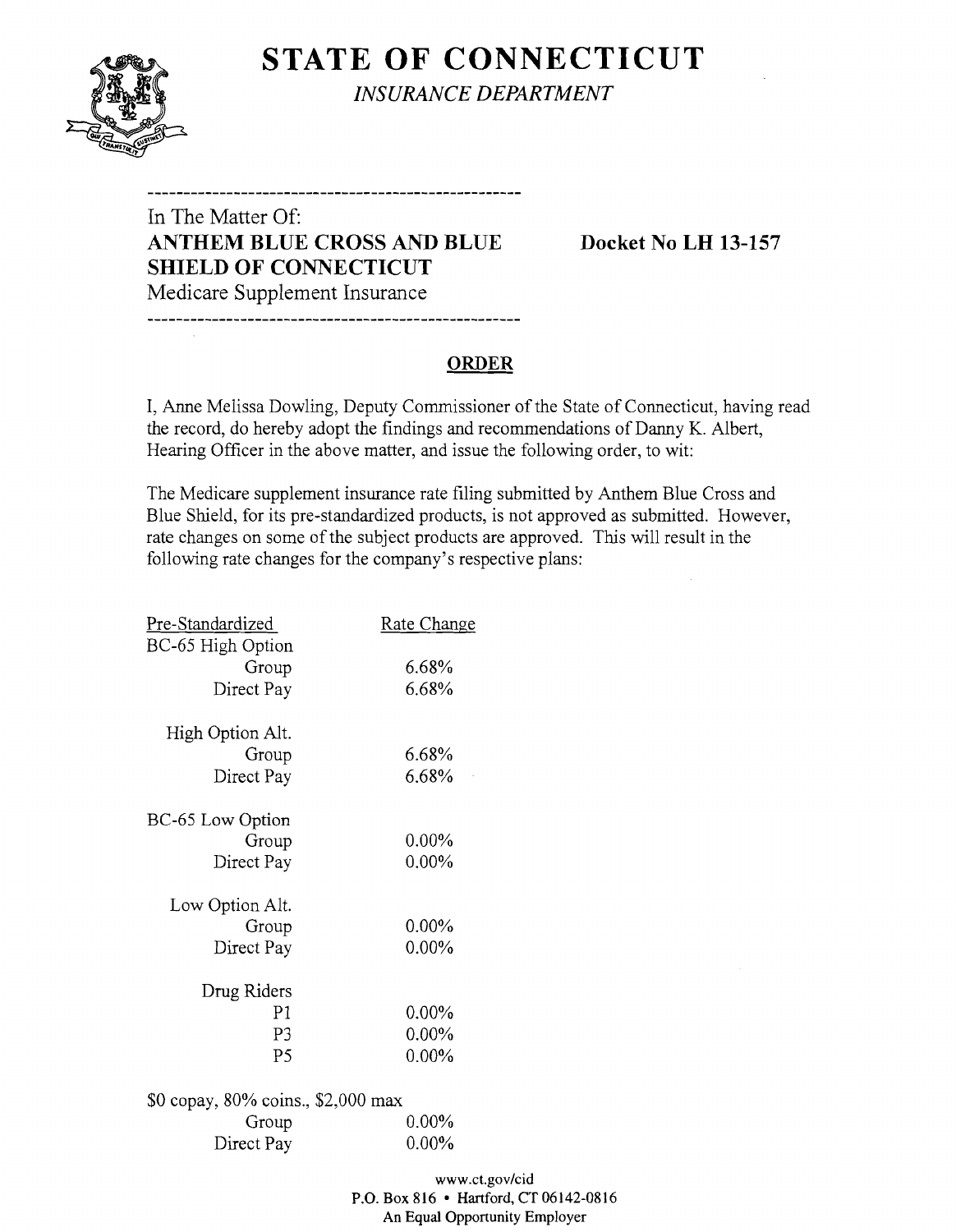| $0.00\%$ |
|----------|
| $0.00\%$ |
|          |
| $0.00\%$ |
| $0.00\%$ |
|          |
| $0.00\%$ |
| $0.00\%$ |
|          |
| $0.00\%$ |
| $0.00\%$ |
|          |

The company's proposed rate increases on its standardized Medicare supplement insurance products are not approved as requested. However, the following rate changes are approved for the company's products.

| Standardized          | Increased  |
|-----------------------|------------|
| Plan A                | 20.00%     |
| Plan B                | 1.00%      |
| Plan C                | 1.00%      |
| Plan D                | 4.00%      |
| Plan F                | $0.00\%$   |
| Plan F (High Ded)     | $-5.00\%$  |
| Plan $H(w/Rx)$        | $0.00\%$   |
| Plan H $(w/o Rx)$     | $0.00\%$   |
| Plan $J(w/Rx)$        | $-5.00\%$  |
| Plan J $(w/o Rx)$     | $-10.00\%$ |
| CHCP Plan $J(w/Rx)$   | $0.00\%$   |
| CHCP Plan $J(w/o Rx)$ | 6.10%      |
| Modernized            | Increased  |
| Plan A                | 20.00%     |
| Plan F                | $0.00\%$   |
| Plan F (High Ded)     | $-5.00\%$  |
| Plan G                | $-5.00\%$  |
| Plan N                | $0.00\%$   |

These rate changes (pre-standardized and standardized) approved herein, are reasonable in relation to the plan benefits, projected claim costs and anticipated loss ratios the company expects to realize on the plans.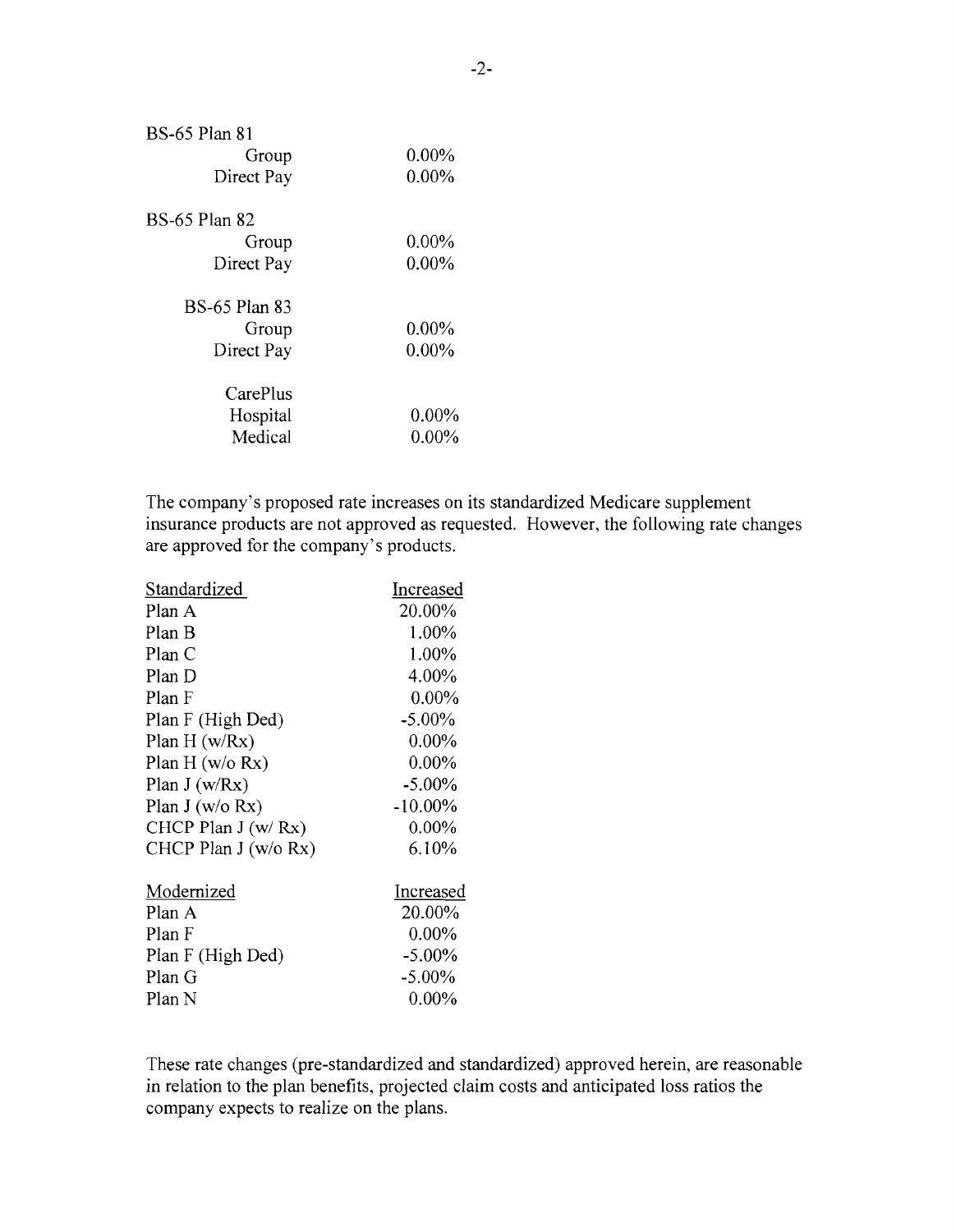Anthem Blue Cross and Blue Shield is directed to file its revised rate schedules with the Insurance Department by Friday, November 15,2013. The Revised Rate schedules must reflect the rate changes approved herein.

 $\mathcal{L}^{\dagger}$ Dated at Hartford, Connecticut, this 22<sup>nd</sup> day of Octo $\not\models r, 2013f_0$ 

Anne Melissa Dowling Deputy Commissioner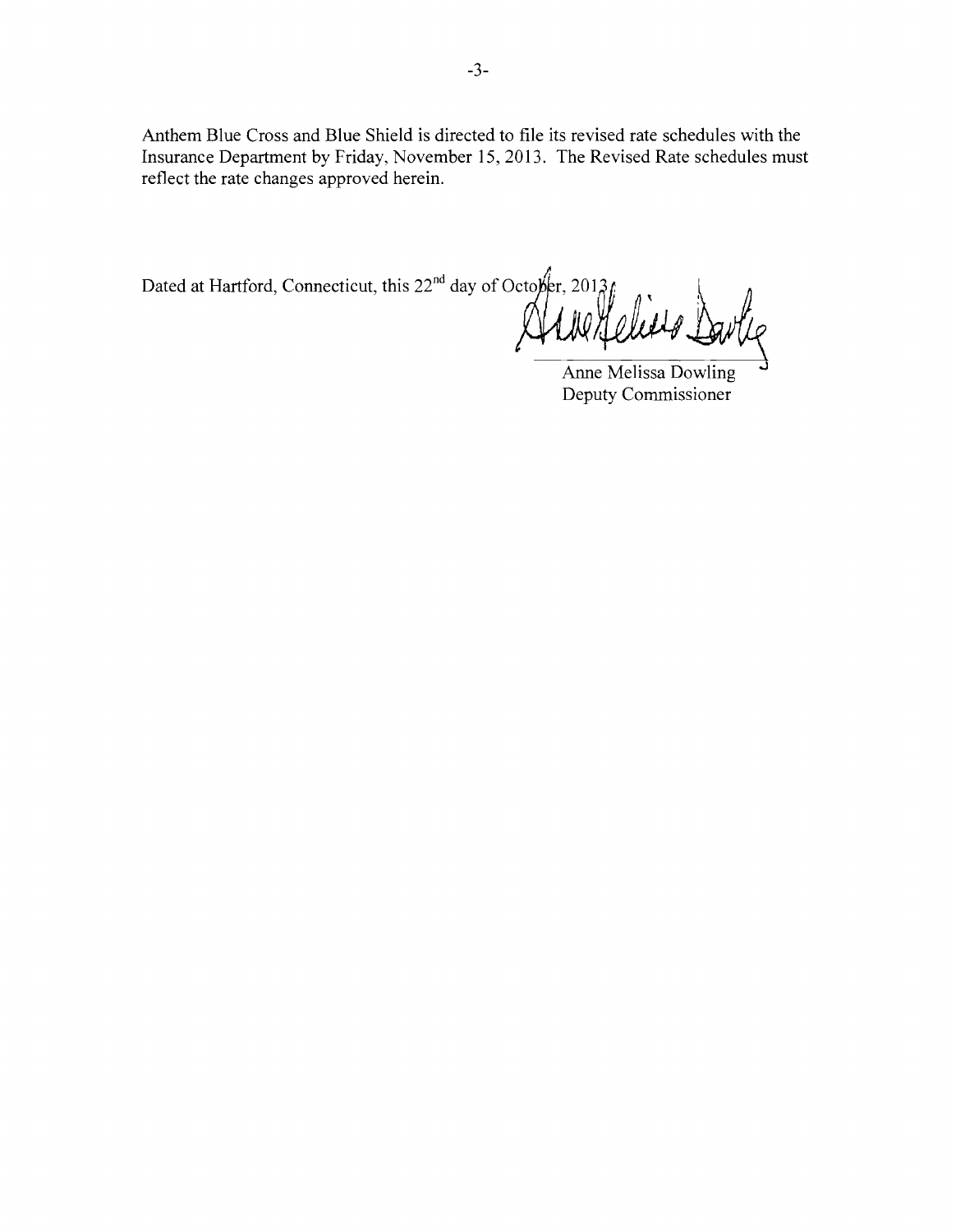

**STATE OF CONNECTICUT** *INSURANCE DEPARTMENT* 

In The Matter Of: **ANTHEM BLUE CROSS AND BLUE Docket No LH 13-157 SHIELD OF CONNECTICUT**  Medicare Supplement Insurance

### **PROPOSED FINAL DECISION**

------------------------------

### **1. INTRODUCTION**

The Insurance Commissioner of the State of Connecticut is empowered to review rates charged for individual and group Medicare supplement policies sold to any resident of this State who is eligible for Medicare. This regulatory authority is carried out in accordance with statutes found in Chapter 700c of the Connecticut General Statutes.

After due notice, a public hearing was held at the Insurance Department in Hartford on October 9, 2013 to consider whether or not the rate filings by Anthem BlueCross and BlueShield on its Medicare supplement business should be approved.

No members of the general public or public officials attended the hearing.

Two representatives from Anthem BCBS participated in the hearing and two other company representatives attended the hearing.

The hearing was conducted in accordance with the requirements of Section 38a-474, Connecticut General Statutes, the Uniform Administrative Procedures Act, Chapter 54 of the Connecticut General Statutes, and the Insurance Department Rules of Practice, Section 38a-8-l et seq. of the Regulations of Connecticut State Agencies.

#### Background

A Medicare supplement (or Medigap) policy is a private health insurance policy sold on an individual or group basis which provides benefits that are additional to the benefits provided by Medicare. For many years Medicare supplement policies have been highly regulated under both state and federal law to protect the interests of persons eligible for Medicare who depend on these policies to provide additional coverage for the costs of health care.

Effective December 1,2005, Connecticut amended its program of standardized Medicare supplement policies in accordance with Section 38a-495a of the Connecticut General Statutes, and Sections 38a-495a-1 through 38a-495a-21 of the Regulations of Connecticut Agencies. This program, which conforms to federal requirements, provides that all

> www.ct.gov/cid P.O. Box 816 • Hartford, CT 06142-0816 An Equal Opportunity Employer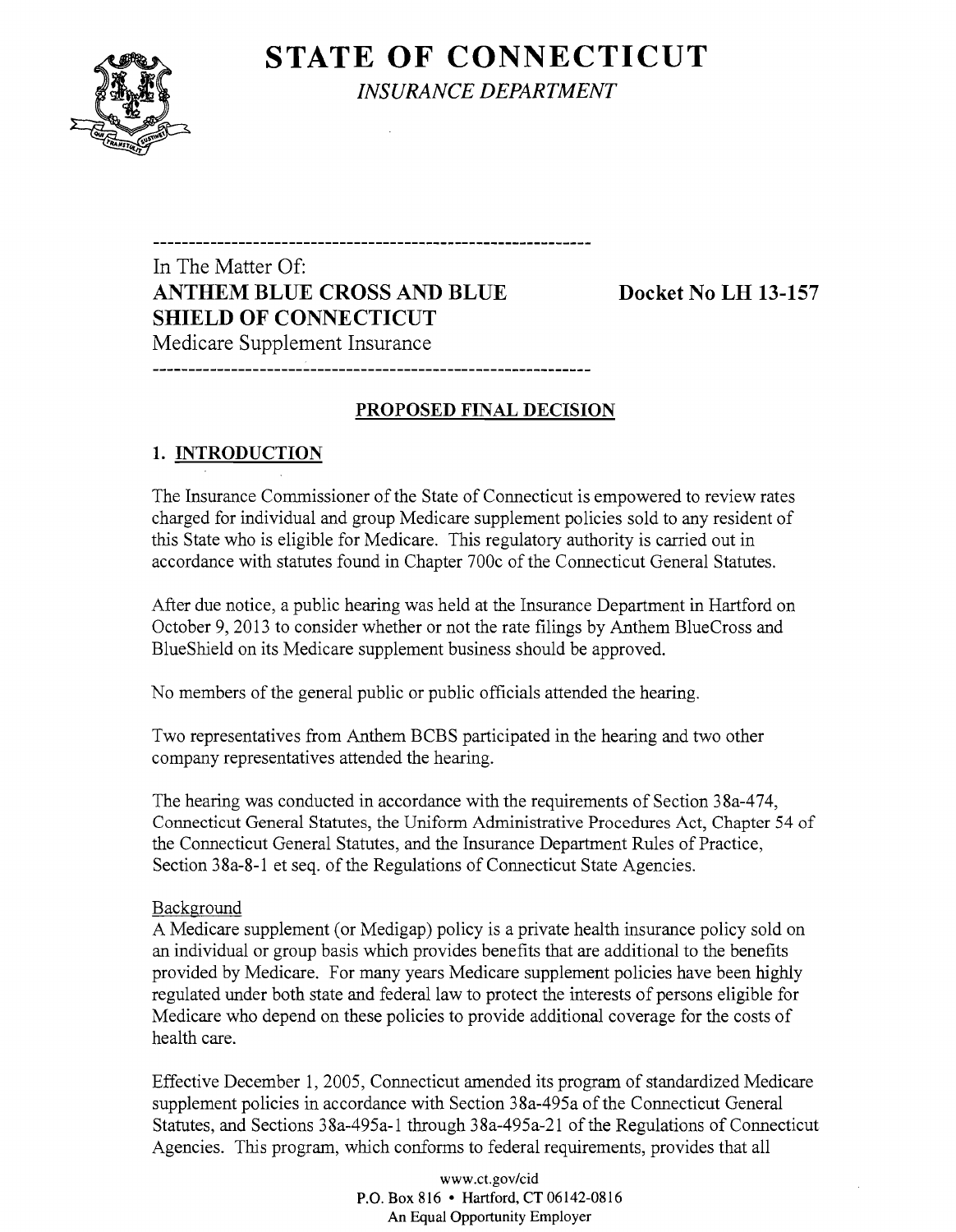insurers offering Medicare supplement policies for sale in the state must offer the basic "core" package of benefits known as Plan A. Insurers may also offer anyone or more of eleven other plans (Plans B through N).

Effective January 1,2006, in accordance with Section 38a-495c of the Connecticut General Statutes (as amended by Public Act 05-20) premiums for all Medicare supplement policies in the state must use community rating. Rates for Plans A through N must be computed without regard to age, gender, previous claims history or the medical condition of any person covered by a Medicare supplement policy or certificate.

The statute provides that coverage under Plan A through N may not be denied on the basis of age, gender, previous claims history or the medical condition of any covered person. Insurers may exclude benefits for losses incurred within six months from the effective date of coverage based on a pre-existing condition.

Section 38a-495a-l 0 of the Regulations of Connecticut Agencies, states that individual and group Medicare supplement policies must have anticipated loss ratios of 65% and 75%, respectively. Under Sections 38a-495-7 and 38a-495a-l0 of the Regulations of Connecticut Agencies, filings for rate increases must demonstrate that actual and expected losses in relation to premiums meet these standards, and anticipated loss ratios for the entire future period for which the requested premiums are calculated to provide coverage must be expected to equal or exceed the appropriate loss ratio standard.

Section 38a-473 of the Connecticut General Statutes provides that no insurer may incorporate in its rates for Medicare supplement policies factors for expenses that exceed 150% of the average expense ratio for that insurer's entire written premium for all lines of health insurance for the previous calendar year.

## II. **FINDING OF FACT**

After reviewing the exhibits entered into the record of this proceeding, the testimony of the witnesses, and utilizing the experience, technical competence and specialized knowledge of the Insurance Department, the undersigned makes the following findings of fact:

Anthem Blue Cross and Blue Shield of Connecticut has requested the following rate changes to its pre-standardized and standardized books of business:

## **Pre-Standardized**

|                   | <b>In-Force Members</b> |          |          |              |
|-------------------|-------------------------|----------|----------|--------------|
|                   | 6/30/13                 | Current  | Proposed | % Difference |
| BC-65 High Option |                         |          |          |              |
| Group             | 6,814                   | \$103.23 | \$113.45 | 9.90%        |
| Direct Pay        | 2,497                   | \$141.71 | \$155.74 | 9.90%        |
| High Option Alt.  |                         |          |          |              |
| Group             | 40                      | \$98.49  | \$108.24 | 9.90%        |
| Direct Pay        | 1,620                   | \$131.00 | \$143.97 | 9.90%        |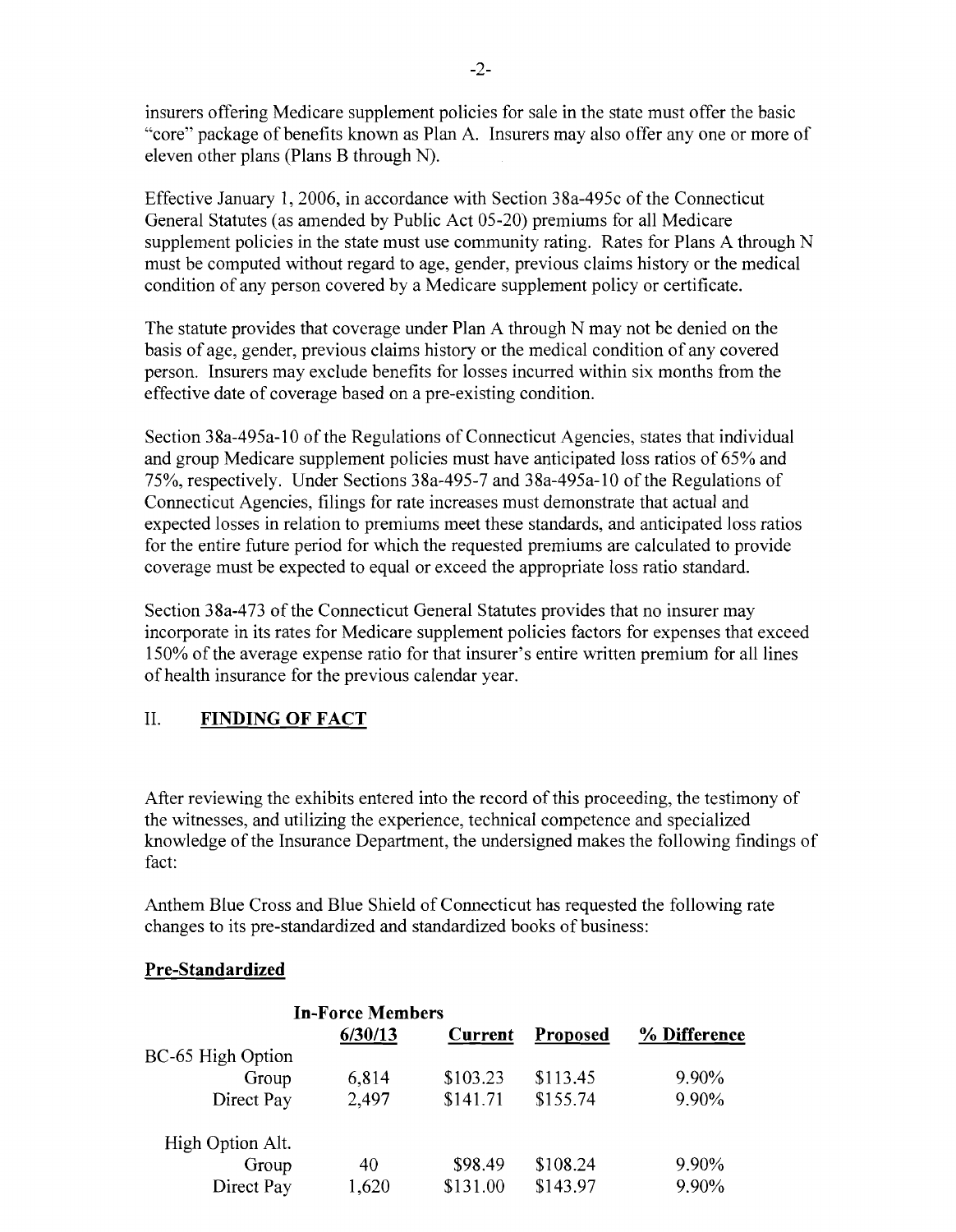| BC-65 Low Option                  |                  |          |          |          |
|-----------------------------------|------------------|----------|----------|----------|
| Group                             | 672              | \$42.47  | \$42.47  | 0.0%     |
| Direct Pay                        | 7                | \$46.38  | \$46.38  | 0.0%     |
| Low Option Alt.                   |                  |          |          |          |
| Group                             | $\boldsymbol{0}$ | \$38.51  | \$38.51  | $0.0\%$  |
| Direct Pay                        | 6                | \$42.36  | \$42.36  | 0.0%     |
| CarePlus Hospital                 |                  |          |          |          |
| Group, Direct Pay                 | 96               | \$116.29 | \$127.80 | 9.90%    |
| <b>BS-65 Plan 81</b>              |                  |          |          |          |
| Group                             | 4,664            | \$103.60 | \$105.56 | 1.89%    |
| Direct Pay                        | 3,770            | \$113.10 | \$115.24 | 1.89%    |
| <b>BS-65 Plan 82</b>              |                  |          |          |          |
| Group                             | 2,046            | \$89.68  | \$92.10  | 2.70%    |
| Direct Pay                        | 434              | \$106.94 | \$109.83 | 2.70%    |
| <b>BS-65 Plan 83</b>              |                  |          |          |          |
| Group                             | 668              | \$76.48  | \$76.48  | $0.00\%$ |
| Direct Pay                        | 6                | \$81.26  | \$81.26  | $0.00\%$ |
| CarePlus Medical                  |                  |          |          |          |
| Group, Direct Pay                 | 96               | \$111.14 | \$113.24 | 1.89%    |
| CarePlus Drug Riders              |                  |          |          |          |
| P <sub>1</sub>                    | 9                | \$165.10 | \$165.10 | 0.0%     |
| P <sub>3</sub>                    | $\overline{4}$   | \$133.94 | \$133.94 | 0.0%     |
| P <sub>5</sub>                    | $\overline{0}$   | \$137.26 | \$137.26 | $0.0\%$  |
| \$0 copay, 80% coins., \$2000 Max |                  |          |          |          |
| Direct                            | 38               | \$153.52 | \$153.52 | $0.0\%$  |
| Group                             | 8                | \$72.05  | \$72.05  | 0.0%     |

# **Standardized**

|                        | <b>In-Force Members</b> |          |                 |              |
|------------------------|-------------------------|----------|-----------------|--------------|
|                        | 6/30/13                 | Current  | <b>Proposed</b> | % Difference |
| Plan A                 | 285                     | \$231.18 | \$277.42        | 20.00%       |
| Plan B                 | 1,074                   | \$217.79 | \$219.97        | 1.00%        |
| Plan C                 | 2,840                   | \$298.30 | \$308.74        | 3.50%        |
| Plan D                 | 640                     | \$209.47 | \$223.09        | 6.50%        |
| Plan F                 | 7,479                   | \$231.02 | \$231.02        | $0.00\%$     |
| High Ded. Plan F       | 3,477                   | \$35.21  | \$35.21         | $0.00\%$     |
| Plan H $(w/Rx)$        | 120                     | \$285.65 | \$285.65        | $0.00\%$     |
| Plan H $(w/o Rx)$      | 235                     | \$220.48 | \$231.50        | 5.00%        |
| Plan J $(w/Rx)$        | 279                     | \$322.27 | \$344.51        | 6.90%        |
| Plan J (w/o Rx)        | 2,957                   | \$213.79 | \$213.79        | $0.00\%$     |
| CHCP Plan $J(w/Rx)$    | 32                      | \$363.58 | \$363.58        | $0.00\%$     |
| CHCP Plan J $(w/o Rx)$ | 50                      | \$255.87 | \$271.48        | 6.10%        |

-3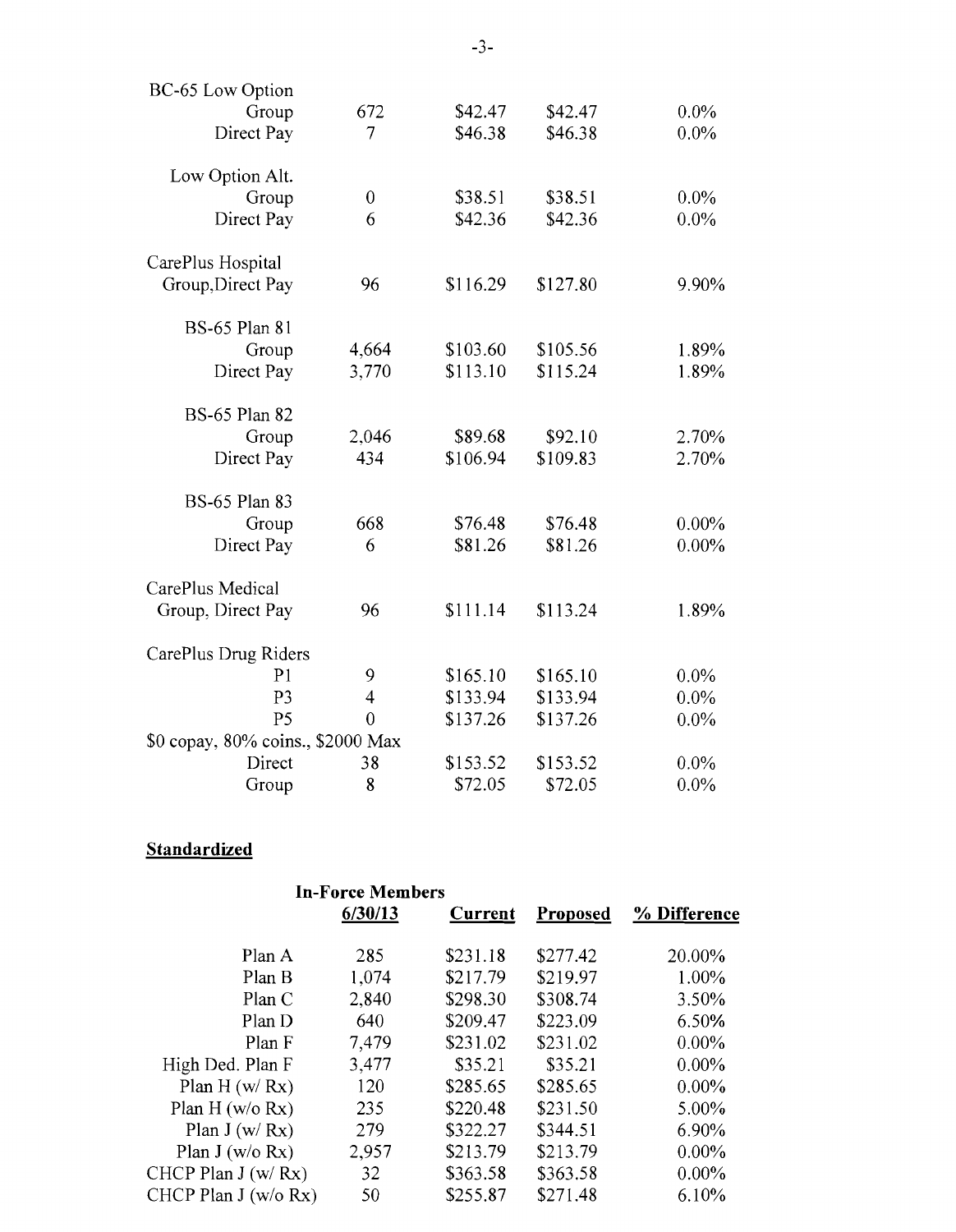#### **Modernized Plans**

|                  |       | Current  | <b>Proposed</b> | % Difference |
|------------------|-------|----------|-----------------|--------------|
| Plan A           | 251   | \$231.18 | \$277.42        | 20.00%       |
| Plan F           | 2,871 | \$231.02 | \$231.02        | $0.00\%$     |
| High Ded. Plan F | 5,321 | \$35.21  | \$35.21         | $0.00\%$     |
| Plan G           | 174   | \$201.55 | \$201.55        | $0.00\%$     |
| Plan N           | 594   | \$170.78 | \$170.78        | $0.00\%$     |
|                  |       |          |                 |              |

Anthem BCBSCT calculated incurred claims based on an experience period of July 2012 through June 2013 and claim run-out through September 2013. Trend was then applied for an 18-month period to the middle of 2014.

Overall trend was developed from Anthem experience exhibits dating from 10/2009 to 9/2013.

The loss ratio history for pre-standardized as well as standardized plans is as follows:

| 2011   | 2012   | Since Inception |
|--------|--------|-----------------|
| 79.2%  | 83.1%  | 85.8%           |
| 98.5%  | 62.8%  | 89.5%           |
| 83.1%  | 82.8%  | 81.7%           |
| 84.0%  | 85.9%  | 81.1%           |
| 104.3% | 71.4%  | 81.6%           |
| 93.5%  | 92.4%  | 81.1%           |
|        |        | Since Inception |
| 121.6% | 146.7% | 122.2%          |
| 78.8%  | 78.3%  | 90.9%           |
| 97.6%  | 83.6%  | 92.7%           |
| 76.3%  | 74.9%  | 84.3%           |
| 76.7%  | 76.7%  | 79.8%           |
| 60.7%  | 73.0%  | 46.8%           |
| 56.7%  | 62.3%  | 57.4%           |
| 82.9%  | 74.4%  | 79.0%           |
| 76.5%  | 84.9%  | 75.3%           |
| 73.5%  | 75.9%  | 71.9%           |
| 66.7%  | 69.0%  | 71.1%           |
| 79.8%  | 90.4%  | 85.9%           |
|        | 2011   | 2012            |

 $\sim$ 

The projected 2014 loss ratios are as follows:

| Pre-standardized  | <b>Loss Ratio</b> |
|-------------------|-------------------|
| BC-65 High Option | 84.4%             |
| BC-65 Low Option  | 63.1%             |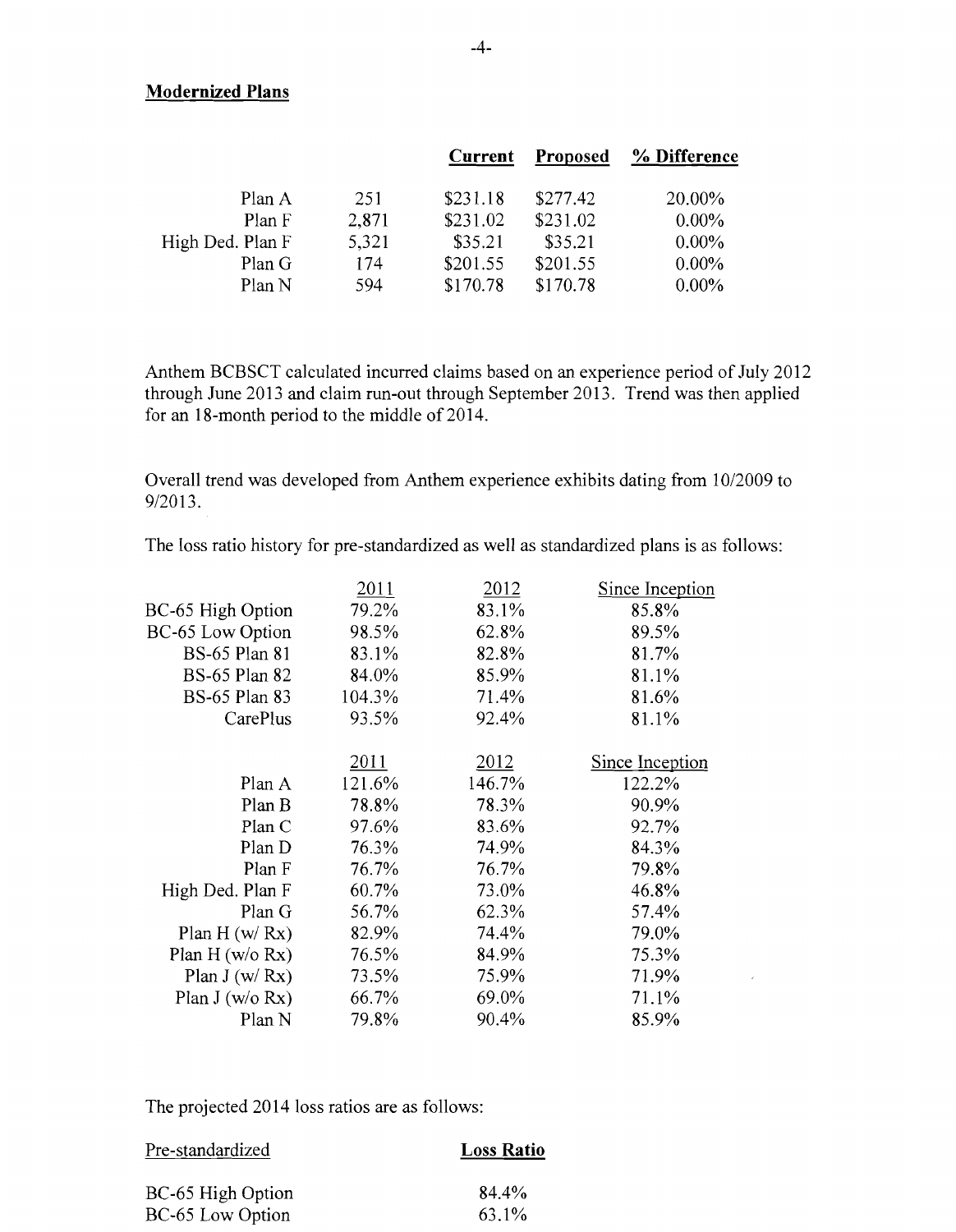| <b>BS-65 Plan 81</b> | 83.0%  |
|----------------------|--------|
| <b>BS-65 Plan 82</b> | 85.2%  |
| BS-65 Plan 83        | 68.7%  |
| CarePlus             | 94.5%  |
| Standardized         |        |
| Plan A               | 108.1% |
| Plan B               | 82.0%  |
| Plan C               | 82.0%  |
| Plan D               | 79.2%  |
| Plan F               | 82.5%  |
| High Ded. Plan F     | 81.4%  |
| Plan G               | 72.3%  |
| Plan H $w/Rx$        | 79.7%  |
| Plan H w/o Rx        | 85.5%  |
| Plan J w/ $Rx$       | 78.4%  |
| Plan J w/o Rx        | 76.7%  |
| Plan N               | 90.9%  |

Anthem BCBSCT certified that their expense factor is in compliance with section 38a-473, C.G.S. They have also conformed to subsection (e) of section 38a-495c, C.G.S., regarding the automatic claims processing requirement.

The proposed rates are designed to satisfy the Connecticut statutory loss ratio of 75%.

Anthem BCBSCT's 2013 Medicare supplement rate filing proposal is in compliance with the requirements of regulation 38a-474 as it applies to the contents of the rate submission as well as the actuarial memorandum.

#### III. RECOMMENDATION

The undersigned recommends the approval of the following rate changes, in some instances no rate change, for the pre-standardized rate filing:

|                      | Proposed | Recommended |
|----------------------|----------|-------------|
|                      | Change   | Change      |
| Pre-Standardized     |          |             |
| BC-65 High Option    | 9.90%    | 6.68%       |
| High Option Alt.     | 9.90%    | 6.68%       |
| BC-65 Low Option     | $0.00\%$ | $0.00\%$    |
| Low Option Alt.      | $0.00\%$ | $0.00\%$    |
| <b>BS-65 Plan 81</b> | 1.89%    | $0.00\%$    |
| <b>BS-65 Plan 82</b> | 2.70%    | $0.00\%$    |
| <b>BS-65 Plan 83</b> | $0.00\%$ | $0.00\%$    |
| CarePlus Hospital    | 9.90%    | $0.00\%$    |
| CarePlus Medical     | 1.89%    | $0.00\%$    |
| CarePlus Drug Riders | $0.00\%$ | $0.00\%$    |